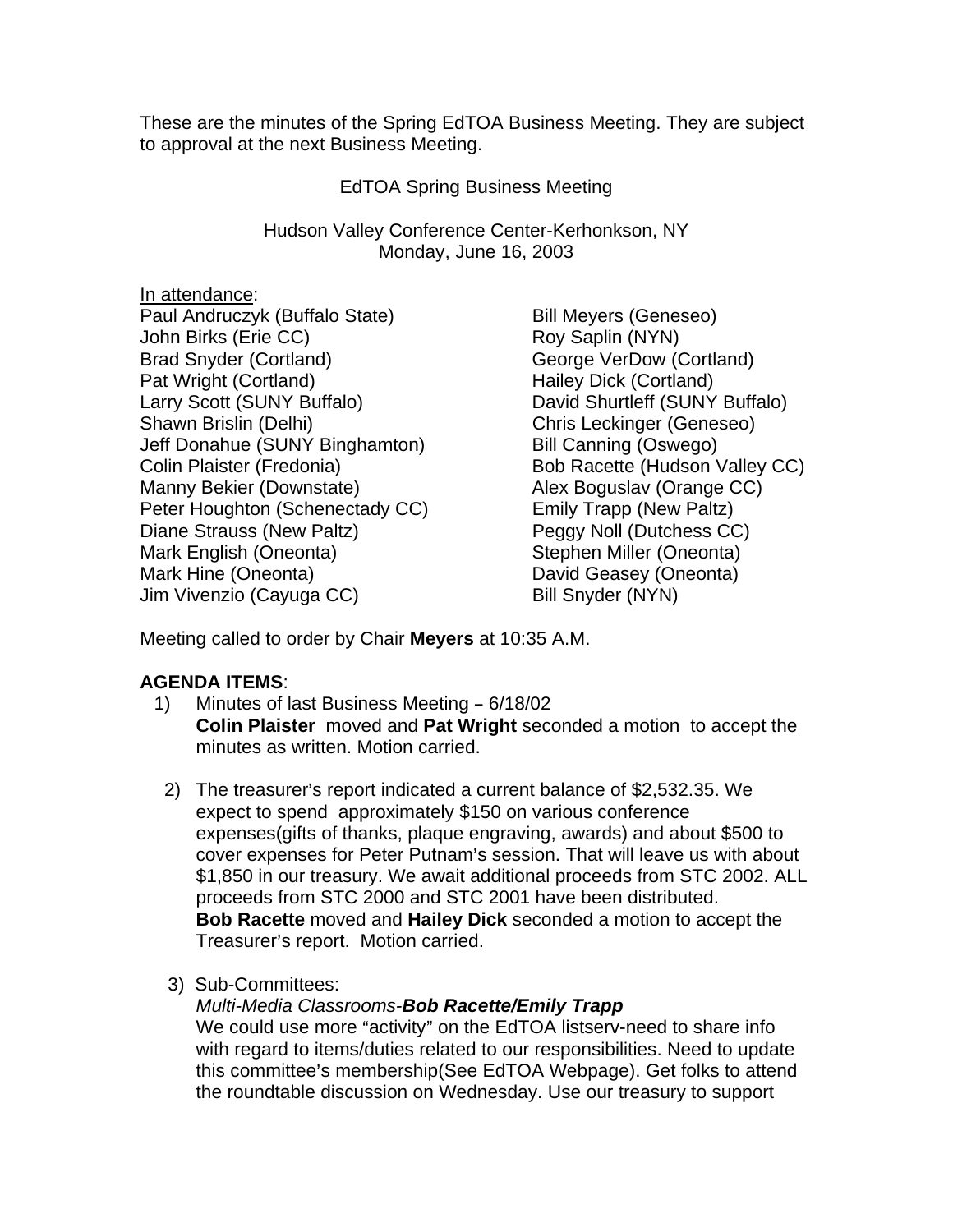folks who can't get funds to attend STC so that they can share their "situations/needs" with their colleagues.

*Distance Learning - John Birks* No "official" report. Need to get this committee going once again. It needs to do more than the listserv activity. Maybe a training session for "mechanical" users. Do we want to have something to tie-in with the annual **Teaching Tools** held every Fall in Syracuse? State Ed Department reviewed school programs.

#### *Web Page - Peter Houghton*

Ditto on last year's minutes....

Peter reported on the updates he has made to the membership directory as well as the jobs page. He asks that as either membership changes are needed or job openings occur to forward that info to him and he will make the corrections/additions.

#### **houghtpj@gw.sunysccc.edu**

# *SUNY Council of CIO*'s - *Jeff Donahue*

Jeff serves as our EdTOA liaison to this Council. They wanted him to chair the Council!!! Think about that one? Jeff reports there isn't much happening with this "Committee" and he's not sure when it meets again.

## 4) NYN - SUNYSAT - **Roy Saplin**

 The digital equipment installation at the NYN of about \$10.5 million is due to be completed by 6/11/03. There will be a "garage sale" of all analog equipment on a first come – first serve basis. ALL items are FREE and come with the NYN's standard warranty - 30 feet/30 seconds, which ever comes first! NYN will "retune" soon to allow for 9 channels. Will need to set the receivers to another set of frequencies. Possible that NEW receivers may be installed. Retune will run about \$135 per site, allowing for increased bandwith. NYN has an intership in journalism involving shooting news clips and then post production work. Contact **Jim Brennan** at 518-443-5333 if you have student(s) on your campus interested in doing a semester in Albany.

#### 5) Fall Business Meeting

 The issue of a Fall Business Meeting was discussed. The treasury has funds to support some/all of it. Need an agenda that will attract our colleagues.Need to check with COA/TOA to see if they are planning a Fall meeting. Maybe we could share some expenses. Teaching Tools is October 16<sup>th</sup>. We did it twice, maybe it's time to try again. Maybe we should call it a professional development seminar instead of a business meeting....bring someone in to do a 3-4 hour session on a topic related to EdTOA functions on our campuses?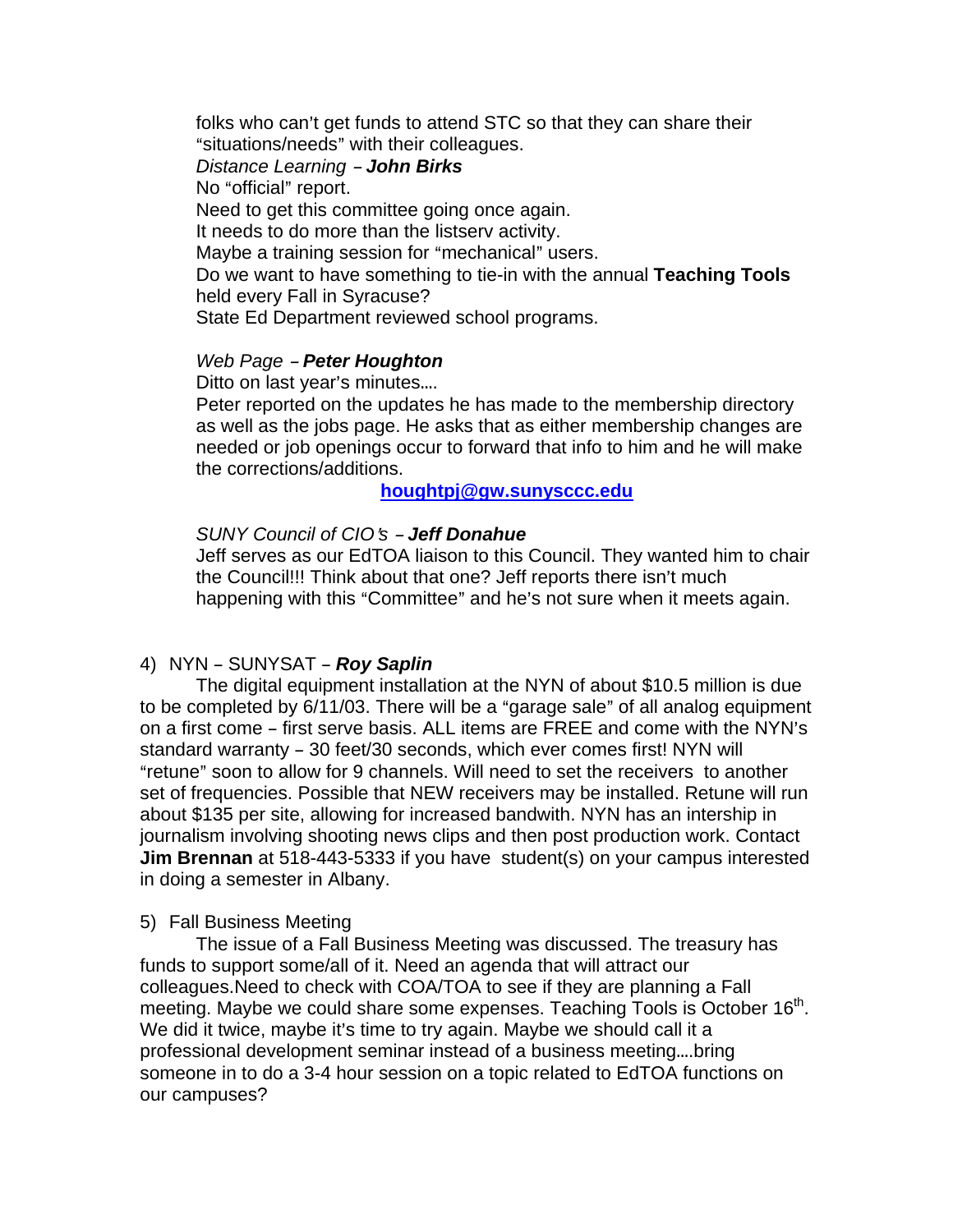6) Regional Reports:

**Northeast** - no report **Central** - no report **Southeast** – no report **Western -** the Western Region met at Brockport on April 25<sup>th</sup> and had some excellent discussions on the "challenges" facing folks on their campuses. MARY JO ORZECH, who is director of Computing at Brockport, was kind enough to host us and we were given a tour of some of their "hitech" classrooms. The meeting was held in their DL room.

\*\*\*\* Secretary/Treasurer's reminder - funds are THERE!! See item 2 of **these minutes**Y**.get your region together**Y**.EdTOA can cover morning coffee and refreshments and a lunch if need be**Y**.and if you have to offer a stipend to get a presenter to attend by all means run the idea**  by the Executive Committee....end of speech!

6) By-Laws Amendment -> **See Item #6 of the September 26, 2002 Minutes posted on our webpage.** 

In simple terms the amendment would make the chairs of EdTOA's three subcommittees voting members of the Executive Committee. Discussion brought up two key points  $-1$ )One person holding two positions on the Executive Committee(i.e., regional rep/chair DL sub-committee)...how many votes does she/he get? 2) There would be a need to conduct an "official" election of each sub-committee's chair.

*Dave Geasey* moved and *Hailey Dick* seconded a motion to accept the amendment "in spirit" but send it back to the Executive Committee for "fine tuning." Motion carried.

7) Awards - **Bill Meyers** 

Chair **Meyers** presented several "Thank Yous" to various regional reps, officers and sub-committee chairs. Our award, **In Recognition for Outstanding Service to SUNY/EdTOA** *,*was given to *David Geasey.* And finally, the outgoing Secretary/Treasuer was given a "thank you" as well.

8) Election of Officers/Reps

The Business meeting was temporarily suspended while regions met to elect their reps for 2003-2004.

Upon resumption of the business meeting, the following will be regional reps for 2003-2004:

| Western:        | John Birks (Erie CC)           |
|-----------------|--------------------------------|
|                 | Dave Shurtleff(SUNY-Buffalo)   |
| <b>Central:</b> | <b>Jim Vivenzio(Cayuga CC)</b> |